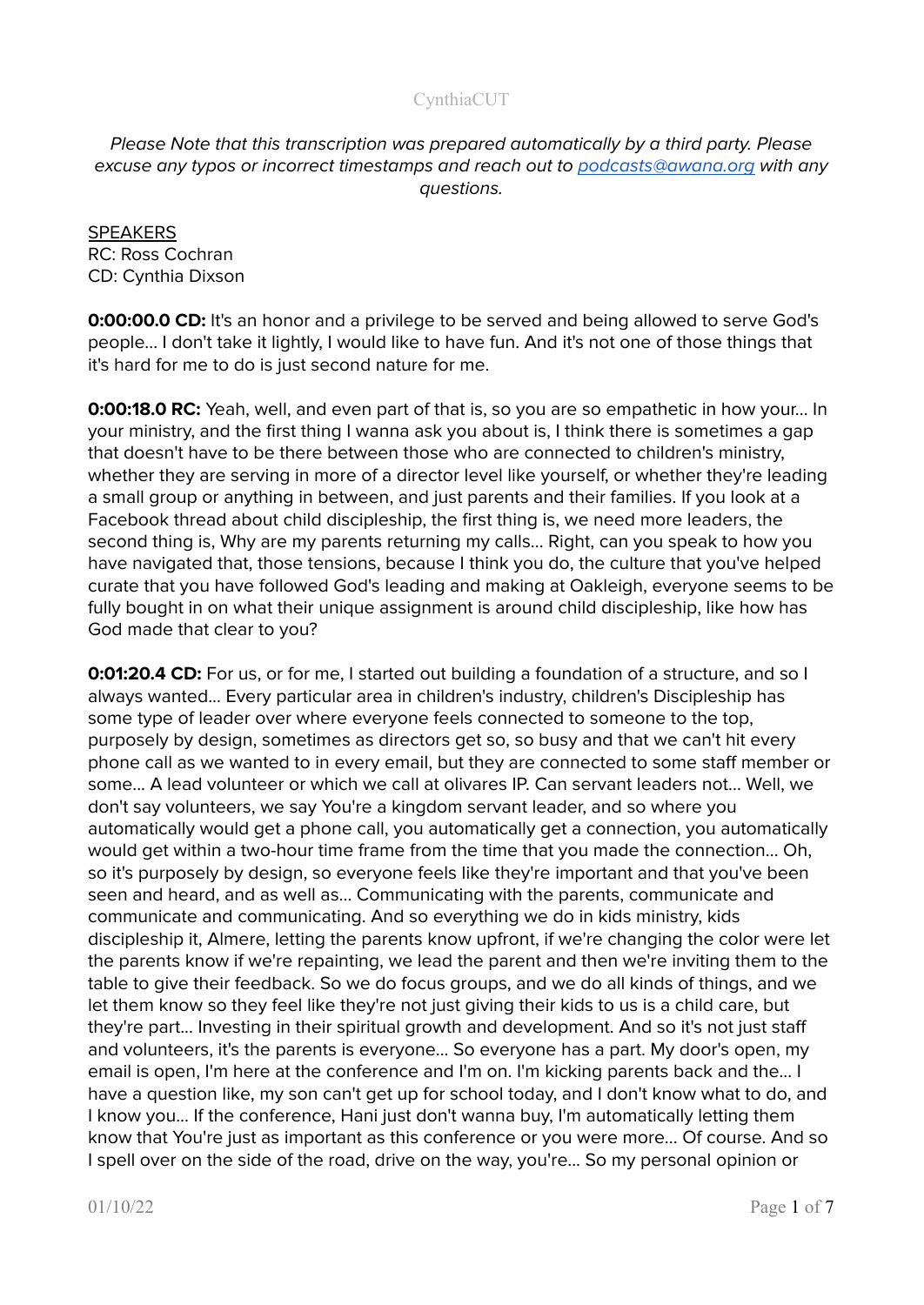feedback how to get him out of bed... Nice. But to think about is I want them to always know that someone hears them, and so when I said, Are you listening? I want them to know that someone is hearing them talk, so when it's listening to them at all times, so everything is geared around listening and hearing, and so… You might not like some of the feedback we get. But it's important because sometimes it's good to have the feedback, so what we do is, like I said, we have those focus groups, we also... Each department I have is divided by a coordinate and a staff member, and then they have a group of Kinsale and then goes down the line, and so we have a confident care ministry, which in a time something happens where a death, sickness, hospital, whatever, within kids in ministry, those group of people will go and touch those people immediately, and so it's always a touch point at all times, and so I can talk on and on and on.

**0:04:45.0 RC:** But what I love about that is there's things in there that I just wanna make sure people are tracking... 'cause one of the things that I think is the easiest temptation to fall into is the hustle pace of our cultural moment as well as this ministry or in particular, and what I appreciate so much about that is you have created ways for people to feel seen and her, like you said, that communicate the unhurried pace of child discipleship, people feel within a couple hours they're getting a touch point, it's not because that's a good system, it's because you've so clearly value whatever it is that they're saying. And you want them to feel seen and heard for the leadership that you have and creating those intentional touch points as they work their way sort of up a hierarchy, which I imagine is one of the least important things about your job, is that there's a level of buy-in. That easily gets created. One of the things that you said last time, I had the privilege of talking to you as you talked about how some people weren't gonna come back exactly, some people were gonna come back, and I think some people have a ton of anxiety around… I would almost say trying to be liked, and what I admire about your ministry is you've made the focus child discipleship that feels inviting, and I think also allows you to have the confidence and... Some people aren't gonna come back. Exactly. How do we speak to the leader who feels not maybe discouraged just because of that, but maybe also is listening and being like... I don't have all those resources, I can't do what Cindy is doing. My church is 12 people, like what you're talking about is reproducible no matter what your context is, but to start there, how do people begin to build that...

**0:06:29.0 CD:** Well, as you were saying, I did talk about how people are not coming back, and just to rehash a little bit about that, is that oftentimes as leaders, we get so thrown into the ones that left that we don't focus on the ones we have, and... So people leave from what various reasons, covid, a new season and life, and I like the ministry. I mean, that happens, you're gonna have those people just don't like what you do and feel like they can get it somewhere else, but... That's okay. Yeah, let's make it. Beat up on that. And I would like to tell you this all the time, 'cause you know Ross, I'm real talk. So it's a... Lets not get beautiful on that, I re-care, we love and we try to mentor and talk to those people back, but it's just not gonna happen sometimes, and that's okay, because I believe in one-man plan of one man, water guy gets the increase. And so maybe my season with that person or that group of people might have been a water and that was it. And so as a leader, you have to recognize that, Okay, what about the other people that's left, what about some new people coming in, and how do I gain those people and get their trust in what I have to offer for them? If you go to church ministry of five kids, you can still do the same thing, and so I look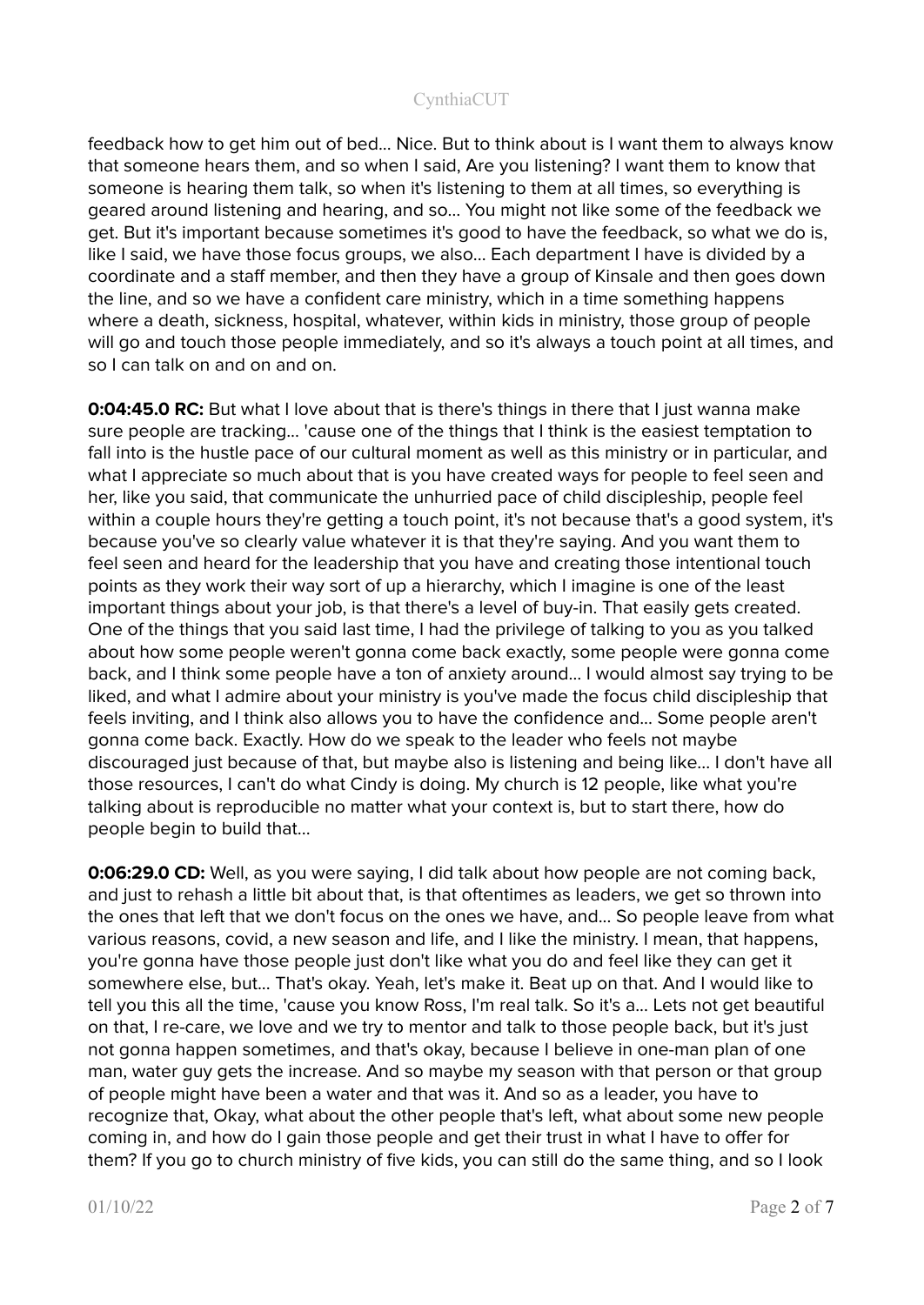at it as the common goal to this is that just simply letting people know you care. So if that is stopping to call, stop and to say, Hey, you know what, I'm gonna come by your kid's basketball game or a football game, or whatever practice... That's enough for someone to say, You know what, I think they really care. Let me see what's going on over there. And that's gonna be ministry. And I'm a director, I do all those things. Of course, I really do. And so I look at it as, when you get connected as a leader to the people that you're serving, your fight becomes a different kind of challenge to fight, in other words, everything I do in kids in children's ministry, it's about fighting for the family, fighting for the unit and fighting for that particular area, so if it takes me going to a leadership to the next level above me, I'm gonna do that and take that fight because I'm the advocate for kids ministry, and oftentimes kids ministry don't have that type of advocate, and you say Well, yeah, I'm just one and I have five kids and my pastor doesn't listen and it doesn't understand, but you don't stop the fight, you know, it was just 'cause he didn't listen at that moment, you keep liking it because that's how important… And I met it yesterday when I said that oftentimes, if they look at kids ministry is babysit, we have to come out terminer, not the babysitting service of the Church, we are a ministry of the typhoid on kids level for the church. And so when we start changing a language and everything we do, even if you're a leader of one or two, you need to change your language to the people I am, we're... The ministry were disciple kids, we need resources and things that they have to cite kids, I partner with other churches in your community are churches, they would give you the resources, if they can share resources, connect with other leaders around... Call us, call me. I don't have a problem with that because we're in the same belt on site, just because it's a larger scale does not mean I don't have the same problems and issues as a smaller church or smaller ministries, I have it on the Meccans my problems of your one as Mine's 20, and so it's the same issue, same problems. I go to bed at night and say, What's the next day's challenges are, Lord, help me get through those next day's challenges, if I missed the along way or helped me to regain it back the next day, I tell my team when they're out or when I'm out or go, make a decision. You don't have to call me, you've been given authority. And that's what a lot of times is Leaders don't wanna give up authority, and so I'm fine, because I have interested and empowered you to do what you do, I trust your judgment if it's wrong, but fix it later, it's not worth the stress. A moment of that. But I really talk, if you're a small or ministry and you says, Well, I can't leave, I can't go. Yes, you can. Yeah, the problem is, you want empowers, you might have three other people underneath you, and you said, so I don't think they can get the work done, it's not gonna be perfect in your eyes, maybe perfect in Guam, and so... It may be exactly what God wanted it that moment, but step away, leaders, oftentimes those leaders, we don't step away, and so that God will show you what kind of people you have for support, in other words, you may not ever see your true gifting or calling of people, until you step way to see how they are placed in the fire...

**0:12:03.0 RC:** Totally, and I think what you've done at Oak Cliff Bible Fellowship is you've created a way for everyone to use their gift things, when you're talking about the folks who are sort of like a mobile spiritual care team, when there's any sort of bigger event happening within the context of children's ministry, when you're talking about inviting people in, because you change the paint color of a wall, no matter what a parent or other person who's part of that church, there's a way for them to feel connected. There's a way for them to be excited about something that's happening in the child discipleship wing of your church.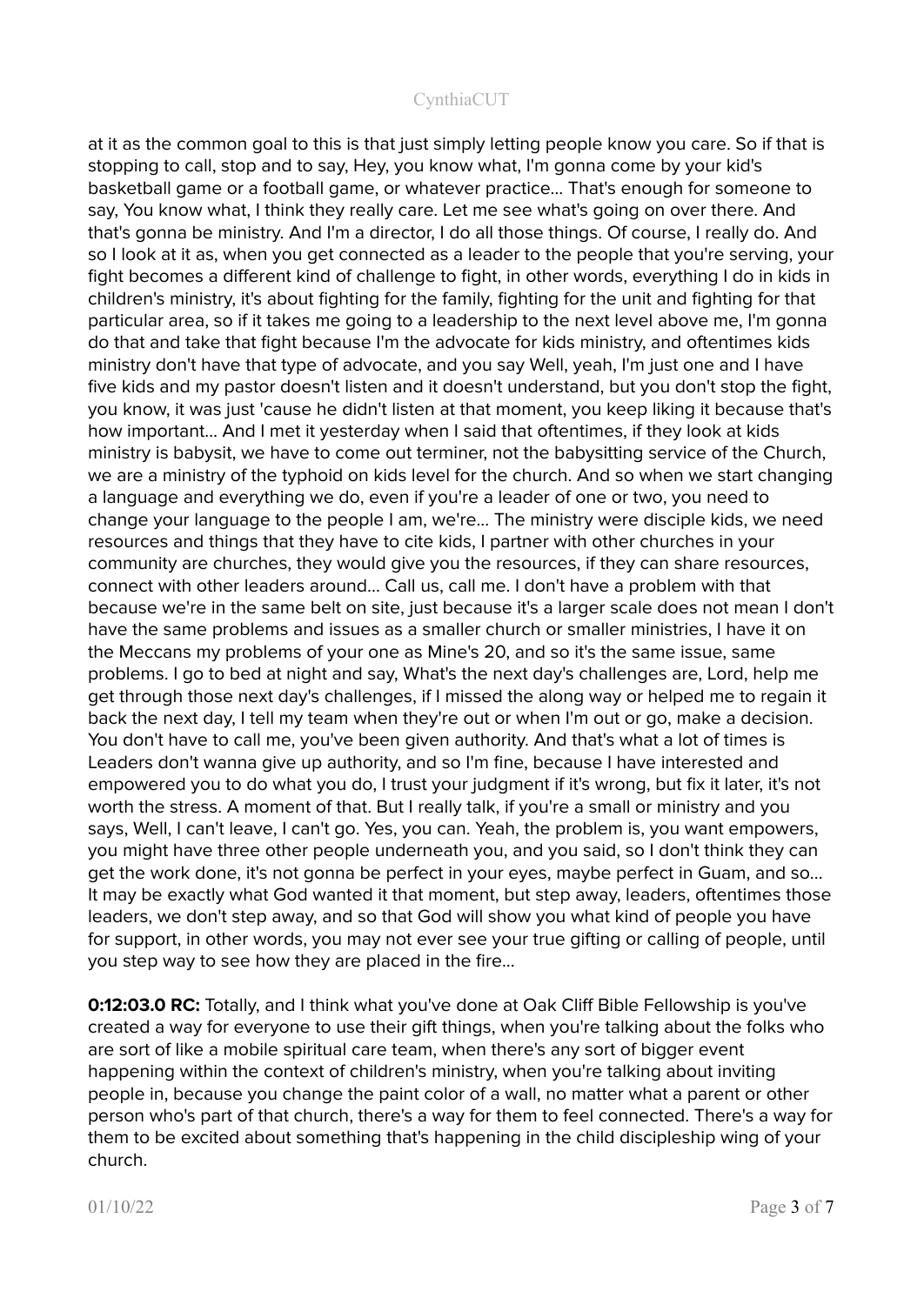**0:12:37.8 CD:** Exactly, and the thing about it is, people wanna feel valued. That's bottom line. And so if you're saying that we're the experts and we know it and we're doing these people gonna say, But you know, this is about my child, and so I had to tell someone and they understood it wasn't anything harsh, is that our program in timing on something in particular, and they said, it's from point A and this point B, and we need to tell the parents that they can pick up kids into the time, and I said, Well, at the end of the day, we can give them program Etim, but if your parents wanna pick up their children, we have to understand, we can hold... And it becomes kidnapping to the kids, at that point, I say that to say is that parents are less... Invite the parents through the program, if you don't want them, pick them... I pick up early, invite them into the program. And so they can see what's going on now. They understand why we do what we do. So the whole thing is to this is that leaders and children's administrate people, invite people to what you do, invite that parent, invite the non-parent, invite the past, the IT, whoever. So they can see because oftentimes, people tell me, I didn't know you guys were doing that. I didn't know that this was what's going on, you have to paint or brand your own picture, and if you allow other people to brand your picture of kids ministry, then they have a distorted view of what goes on, so you have to write your big words, write your own story wasn't... And so write your own story about, in other words, get out and communicate, this is what we do, and this is how we're in vipers, social media block broadcast, if you can't... You said, Well, I don't have all those tools, you can group text, you can get on any of these group texts in photos to your church members and say. This is what we're doing, get permission first for your kids, but do all those things and so you can paint your story, 'cause I think Ross at The ennerdale don't truly know what we do in kismet and have to get an the word out, and I think the more we get the word out on what's actually going on, the kids, the ministry, the more people are being into the buy-in of child, the ciphers IP right now. It's like, Okay, it's just... We don't want the kids crying and main service, and we don't want the kids running around, let's do them over there in the corner, and they don't truly understand what's going on in our kids intrude service down one main serves and make it all about kids. Wow, that's radical. You're passing not do main service for the adults, we do nothing for the kids, and just let it invite the people in to see that world, and that's a radical...

**0:15:40.1 RC:** Well, I laughed earlier when you had talked about we kidnap kids, but that is actually remembering a few various contexts where that kind of tension has come up, and what is really at the heart of that is not necessarily... You know, No, you can't come in right now. This is the programming, and it's... We have to hold the programming with an INR and fist because the programming is everything, and when you make your North Star discipleship, when you make the north star of this relationship that you have with parents, this community, as we would say, of love and caring adults surrounding these kids. It makes a tremendous difference. We've been calling this series that we're in the hallways and homes, and the basic idea of this series is that discipleship happens everywhere. One of the things that I think is because of your leadership, your heart, how God has used you to position your ministry, and it's absolutely nothing to do with the resources that you all have, is that you are incredibly intentional about how to disciple individual kids. I feel like you and your leaders, and I've had the police of getting to know a little bit, nobody takes anything granted, nobody assumes the background of a child or what the ride to church was like, Can you begin to unpack not only the value of not making those assumptions, but also why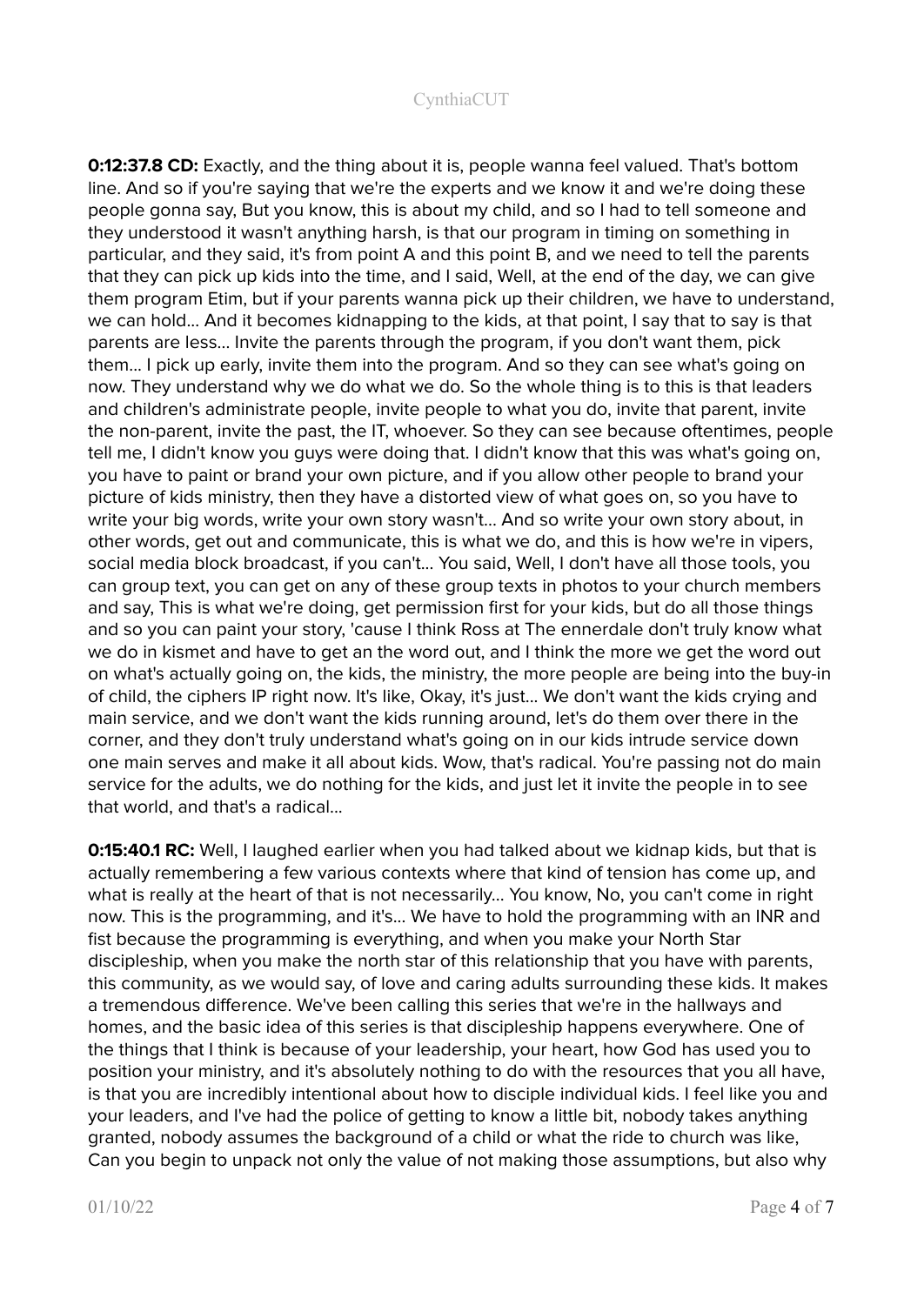that has to be as big of a priority for people as anything else that they're doing in the ministry, that each child of disciples of journey is different.

**0:17:12.3 CD:** Well, for me or for us, it is every child, I look at it and you say exactly the same where you really don't... I look at each child as... Each individual child. With each different individual. Circumstances, sure. And so oftentimes, we wanna do a collective hole more together, I said, This is what we're gonna do across the board, but if you start to get to know your kids... And I know this is for a smaller church, it's much easier than a larger church, but it can be done in a large terms... You have to invest the time to get to know them. Because when I get to know each individual child and can go to our chat and something that's different in individual and not a generic and can say something to that child about what I remember when you were having trouble in this class, how is it going today? Let that child know I'm important enough for them to remember that unique thing about me, 100%, once you plug that in, and that's how we do our conserve leaders, once you start learning that particular home and skill, then anything about teaching the gospel or about our faith, they're inclined to receive and Clinton received, because then this is that you care enough about me to know something about me personally. Yeah, so for me is that I look at it as a one-time shot every single time. And you say, Well, what is that? I may have one time to hit what I need to hit intentionally because I may never see that child again for whatever reason, and so every single child is... I don't look at it as it's... Everything is intentional. I don't look at this, Oh, okay, next week I'll get to that, or next week in my home in a little bit more... David or I'm a hole a little bit more on Sally. Now, every time I see them, it's a one-time shot for me, and that's because again, I would keep repeating the main, not get an opportunity for whatever reason to ever see them again, I don't want it to be where I missed the opportunity to share faith compassion and love and him, and I don't ever want them to feel like someone missed the boat or something, so I look at this, we don't know how God orchestrates time for us, we don't know how circumstances may cause them to move, our kids to move, or just life happens and we don't see them again. But don't you have to look at every single time that you see them, is that this is my moment to make the biggest impact that I possibly can... Perfect example, I have a Depew that's in college. Nope, pretty much my family is, I'm whole supporting and raising with his father and as her... As he's in college, I have no idea, to be totally honest, where he picked up the faith of cross... Oh, wow. And to be totally honest, and just transparent, I don't see in the rams of our family dynamics because his parents were... Or the divorce. Sure, I have no idea where he could have possibly picked it up, and because we wasn't as close as when he was younger, but we are now... Sure, he comes to me and says, Oh, these are my scriptures that I'm reading while I'm in college, and I'm watching the services on sentient, I'm going like, what happened and where did you get the fat... It took one person when he was on one person that it made that Lamar in his life, and he never forgot that it connected and stuff, and every chance he got, it was everything about the faith, and that's what grounded him through his difficulties for the car, and dies, I look at that as a model to myself into the team, is that just that one shot...They make it work for our kids. So I never want that to not be a focus, and so that's why even when our parents... I make the one shot with our parents as well, because I never know that parent may be a parent, I don't know, coming to church, but may not in true leaves. I have walked the walk on the land, so that may be an opportunity that just because they're going to adult church, don't mean they can't get Christ men, kids, churchmen. And so. Again, a lot of people think that, Oh, I'm an adult, I can only get it. No, you make a sip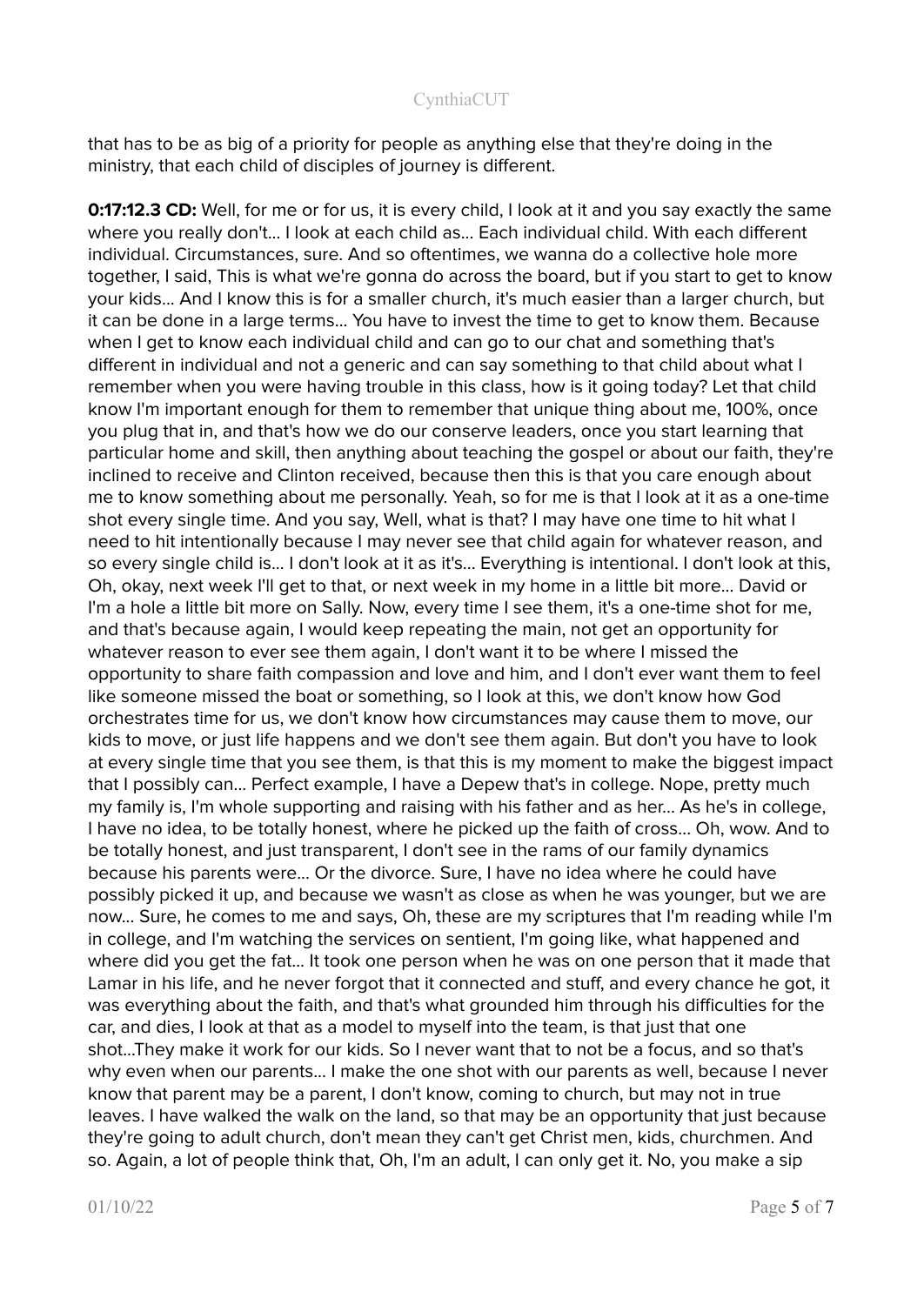Christ and walk your fasting in children's and ministry even coming in, and we want them to be a people of faith and serve and know the Lord, but just in case you don't, we still give Christ to a adulterated. Talk to you about our huddle... Yesudas and wines. We have a pre called the huddle in one can do this, and this is 30 minutes proud to each service men, 30 minutes prior to the service time that the kids come in, in other ways, the kids come in 30 minutes route and were another hour prior to that so we collectively as a get together, and it's our Ignatian area, all the chemo server leaders, which is our volunteers, all the staff, this is kids ministry, and we come together and we do a huddle, it's praise and was music for about two or three minutes, it's words, we give a worse of affirmation, so someone comes down and I pick a different person each time, and we minister back and forth to each other, we pray into communion every Sunday or at a blessing, and then we do another prayer and then we're out… We do that as a hold, so we can come together on one accord to be able to take care of the kids and how many people say we pray, and we do all that, and that's great, but our huddles mixed in different is that we collectively do our own service. Yeah, for 20 minutes prior to the kids service. So I CERT volunteers don't miss that on service, we do our all and then we minister to the kids, 'cause I think it's important to go have them be poured into so oftentimes volunteers, they miss and say, Oh, I miss the service and I'm dry, and I need to be being myself and I'm serving these kids and I don't have opportunity. Well, for us, we do a service prior to, so no one never feels like that they are missing now spiritually, but they have received and able to give up, you have to give out completely to be able to go through your holy well

**0:24:33.2 RC:** And people... Again, like you said to the beginning, anybody can do that, that doesn't require a worship band, and the latest technology to distribute communion in a time of the coronavirus... Right.

**0:24:46.3 CD:** You remember back in and we did from our living rooms, it's the same thing.

**0:24:52.3 RC:** It's about that being on mission and about coming together as a team, and I'd love that that connects back to the leaders discipleship, that it connects back to your own personal dealership as a director... And as we wrap things up, I think it's important for people to understand when we talk about how disciples have happened to everywhere, that is not restricted to kids. Discipleship with your relationship with Jesus also happens everywhere, and it is not... As much as we can use the expression, a come to Jesus moment. It is not something that happens in just one particular moment... Exactly. To wrap things up, the place I wanna leave is people who hopefully came to the child as subject form and become more familiar with your work and they've already registered for next year's form and all this kind of stuff, people who had become bought in... This is a community that we feel like, and God is growing that is outside the confines of a particular church, particular program, a particular area of the world... Yes, when folks feel like they are now sort of child advocates, that they are invested in this mission, I think sometimes it can be this… I think that... And I apologize in advance, that doesn't agree with her theology, that there's nothing that the enemy wants more than to cut off that new found passion at the knees, exactly. How do people begin to overcome that frustration of sort of the real world people who are at the farm right now, they're gonna hit... The real world was gonna hit the monsters, gonna hit them on Monday, but people who are listening to us right now, the real world has hit them even after they've heard all your passion, how do you... When the real